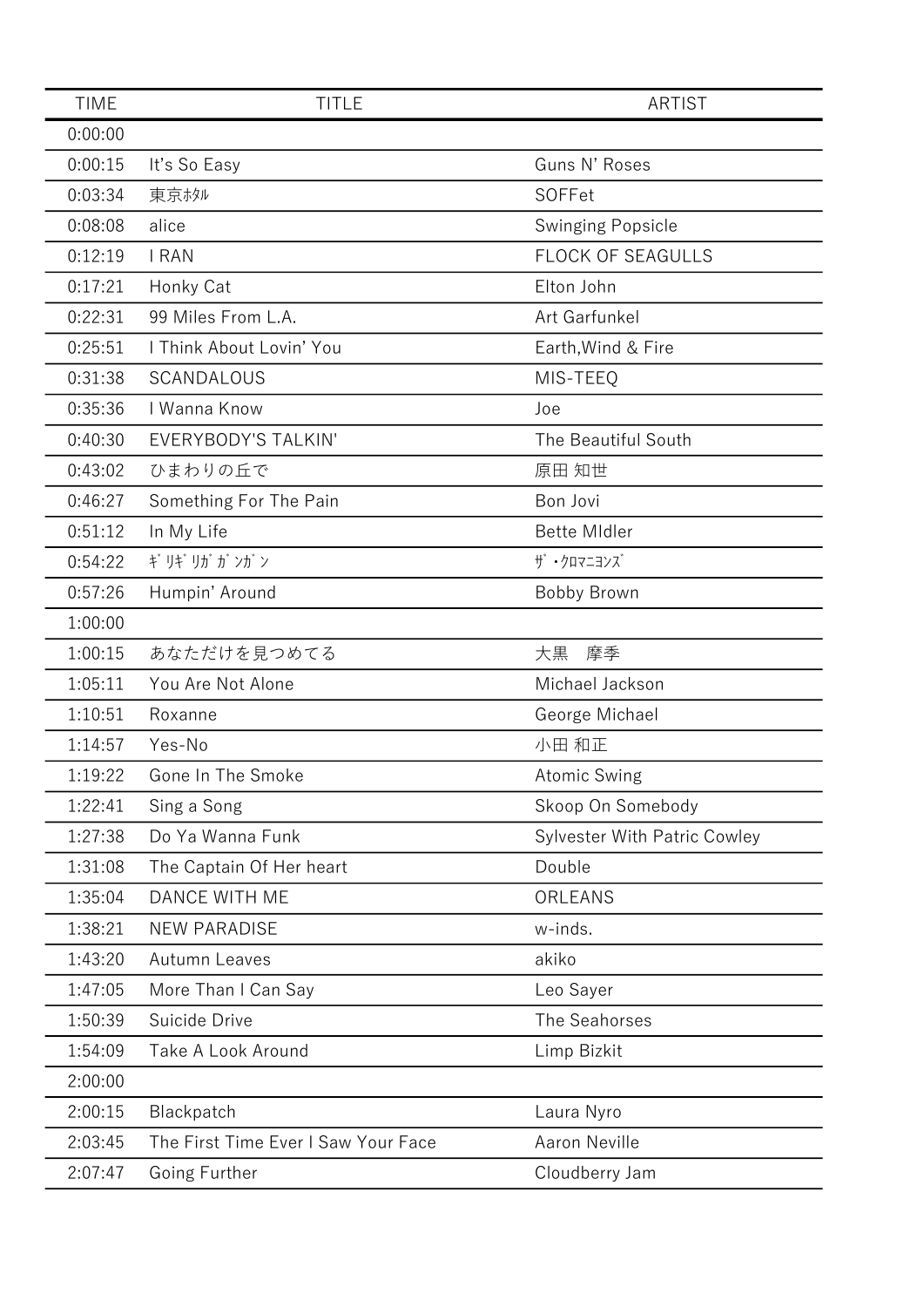| <b>TIME</b> | <b>TITLE</b>                       | <b>ARTIST</b>                                   |
|-------------|------------------------------------|-------------------------------------------------|
| 2:11:38     | This Masquerade                    | Carpenters                                      |
| 2:16:24     | <b>February Song</b>               | Josh Groban                                     |
| 2:20:12     | <b>WELCOME TO MY LIFE</b>          | <b>SYMPLE PLAN</b>                              |
| 2:23:35     | Hotel California                   | Al. B. Sure!                                    |
| 2:29:20     | All I Wanna Do Is Make Love To You | Heart                                           |
| 2:34:23     | 立つんだジョー                            | レミオロメン                                          |
| 2:38:56     | Old Pop In An Oak                  | Rednex                                          |
| 2:42:28     | 心拍数 2002.10.21なら100年会館             | 山崎 まさよし                                         |
| 2:47:14     | Crying Lightning                   | <b>Arctic Monkeys</b>                           |
| 2:50:54     | <b>Just Dance</b>                  | Lady GaGa feat. Colby O'Donis                   |
| 2:54:54     | miss you                           | m-flo loves melody. & 山本 領平                     |
| 3:00:00     |                                    |                                                 |
| 3:00:14     | Under The Light Of The Moon        | The Merrymakers                                 |
| 3:03:01     | Light Up The Sky                   | YELLOWCARD                                      |
| 3:06:39     | <b>JUST THE WAY I AM</b>           | angel                                           |
| 3:09:37     | Nice And Lovely                    | Shaggy                                          |
| 3:13:18     | <b>Bohemian Rhapsody</b>           | Queen                                           |
| 3:19:14     | <b>Heartbreak Hotel</b>            | Whitney Houston feat. Faith Evans & Kelly Price |
| 3:23:43     | Sexy                               | Hitomi                                          |
| 3:29:17     | Where Is The Love                  | Roberta Flack With Donny Hathaway               |
| 3:31:58     | はじまりの合図                            | ケツメイシ                                           |
| 3:36:46     | If It's Cool                       | <b>NESIAN MYSTIK</b>                            |
| 3:41:23     | When Will I See You Again          | The Three Degrees                               |
| 3:44:19     | I'm Your Man                       | Wham!                                           |
| 3:48:18     | That Girl                          | <b>MJG</b>                                      |
| 3:52:37     | Human Beings                       | Seal                                            |
| 3:57:05     | You're my sunshine                 | <b>EXILE</b>                                    |
| 4:00:00     |                                    |                                                 |
| 4:01:07     | ロンリーガール                            | 加藤 ミリヤ                                          |
| 4:04:34     | Love Junkie                        | 布袋 寅泰                                           |
| 4:08:31     | 希望の橋                               | Vo Vo Tau                                       |
| 4:12:58     | 閃光少女                               | 東京事変                                            |
| 4:15:54     | So What The Fuss                   | Stevie Wonder                                   |
| 4:20:04     | Fire The Hole                      | Van Halen                                       |
| 4:24:06     | Be With You                        | Glay                                            |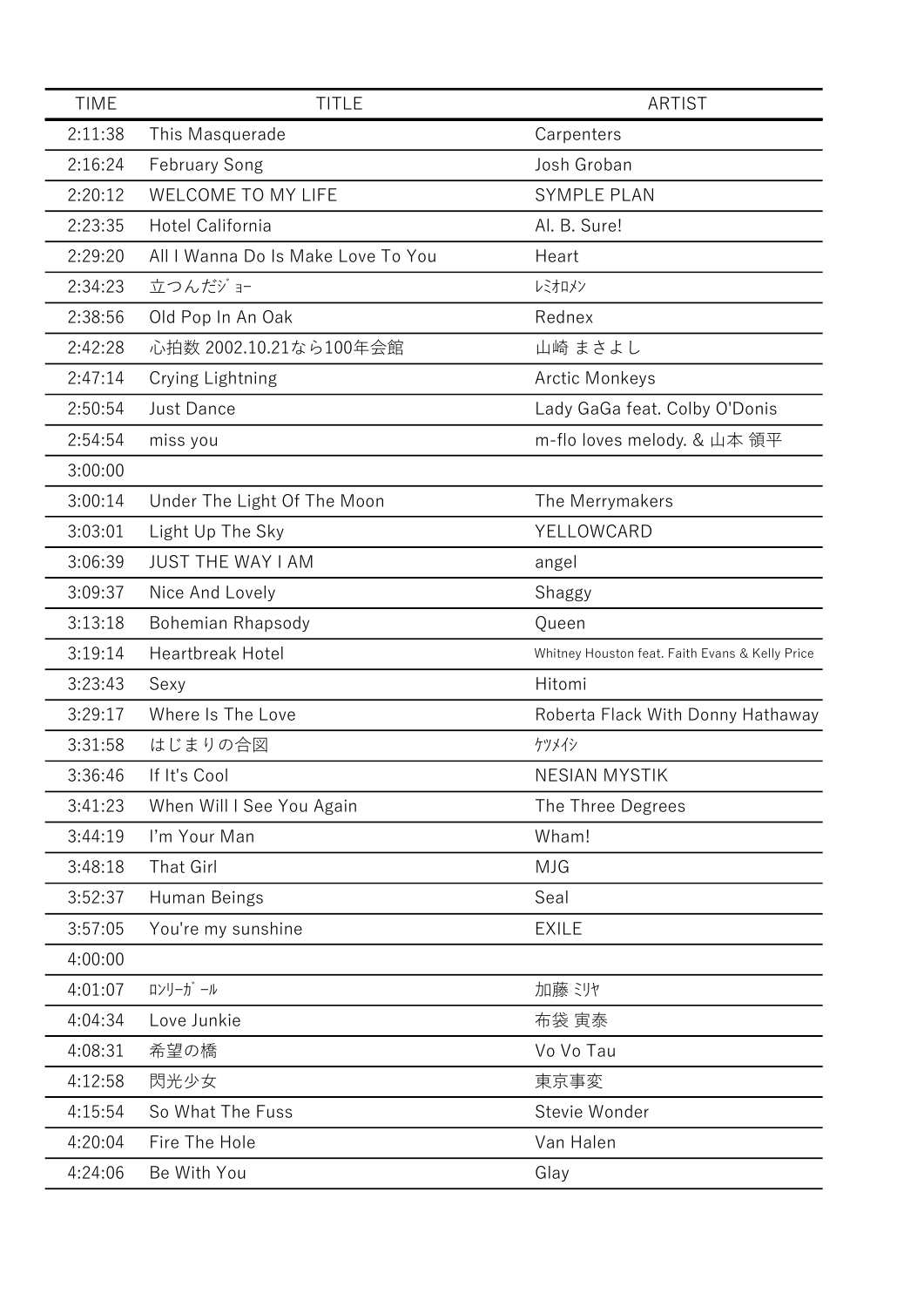| <b>TIME</b> | <b>TITLE</b>                               | <b>ARTIST</b>                          |
|-------------|--------------------------------------------|----------------------------------------|
| 4:29:10     | SUN SHINE ON MY SHOULDERS                  | <b>JOHN DENVER</b>                     |
| 4:34:17     | You Should Be Mine (Don't Waste Your Time) | Brian McKnight feat. Mase              |
| 4:38:56     | Impossible                                 | Kanye West feat. Twista & Keyshia Cole |
| 4:42:16     | Queen Of My Heart                          | westlife                               |
| 4:46:34     | Fill Me In                                 | Caraig David                           |
| 4:50:43     | Searchin'                                  | monica                                 |
| 4:55:09     | I'll Do Anything                           | Heavy D                                |
| 4:58:57     | Woman From Tokyo                           | Deep Purple                            |
| 5:00:00     |                                            |                                        |
| 5:03:47     | Summer Teeth                               | Wilco                                  |
| 5:06:55     | Black (2004 Remix)                         | pearl jam                              |
| 5:12:25     | Remenber                                   | <b>Swinging Popsicle</b>               |
| 5:17:52     | WHAT DO YOU GOT?                           | <b>BON JOVI</b>                        |
| 5:21:37     | <b>MONKEY MAGIC</b>                        | ゴダイゴ                                   |
| 5:25:22     | Can't Help Falling In Love                 | Corey Hart                             |
| 5:28:40     | <b>Blah Blah Blah</b>                      | Ke\$ha Feat. 30H!3                     |
| 5:31:31     | Analyse                                    | Cranberries                            |
| 5:35:18     | I Love You Always Forever                  | Donna Lewis                            |
| 5:39:10     | Can't See Me                               | lan Brown                              |
| 5:44:04     | <b>Brand New Day</b>                       | <b>Sting</b>                           |
| 5:49:23     | Not Enough Love In The World               | Don Henly                              |
| 5:53:11     | <b>BECAUSE WE CAN</b>                      | <b>FATBOY SLIM</b>                     |
| 5:56:37     | Somethin' Special                          | Quincy Jones                           |
| 6:00:00     |                                            |                                        |
| 6:00:14     | SPARKLES                                   | bird                                   |
| 6:05:53     | Next Lounge                                | 嶋野 百恵                                  |
| 6:11:13     | Beautiful                                  | Sophia                                 |
| 6:15:58     | <b>ROLL</b>                                | Porno Graffitti                        |
| 6:20:44     | オリジナル<br>スマイル                              | <b>SMAP</b>                            |
| 6:25:47     | IN MY LIFE                                 | <b>ROD TEWART</b>                      |
| 6:27:40     | Game Over (魅惑のモンキーマジック)                    | Spiral Life                            |
| 6:32:38     | One                                        | Aska                                   |
| 6:36:38     | 時代                                         | 嵐                                      |
| 6:41:31     | Chronopsychology                           | M-Flo                                  |
| 6:45:19     | ら・ら・ら                                      | 大黒 摩季                                  |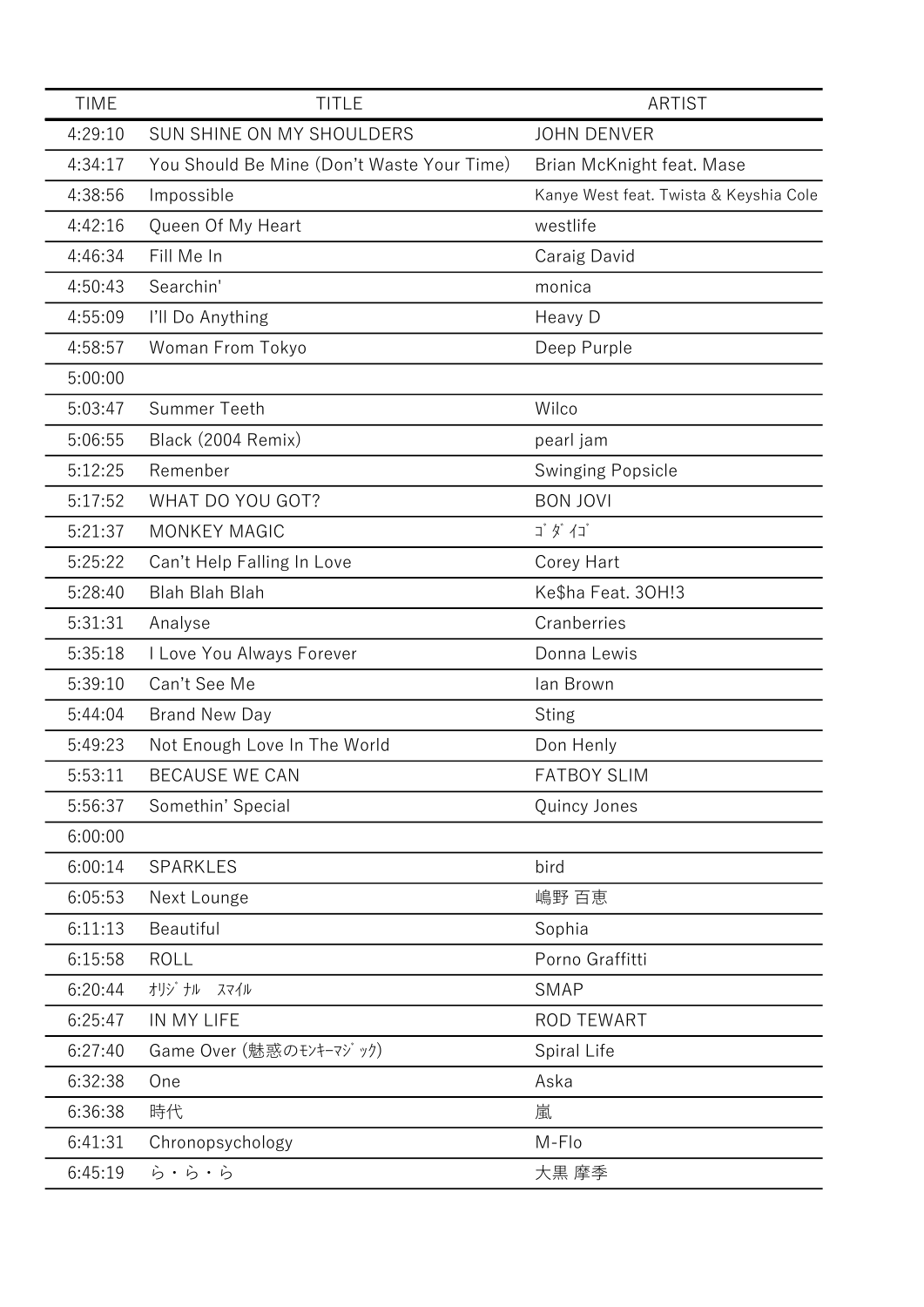| <b>TIME</b> | <b>TITLE</b>                        | <b>ARTIST</b>                          |
|-------------|-------------------------------------|----------------------------------------|
| 6:49:42     | うさぎの唄                               | 原 由子                                   |
| 6:53:18     | Piece Of Me                         | <b>Britney Spears</b>                  |
| 6:56:48     | Monday, Monday                      | The Mamas & Papas                      |
| 7:00:00     |                                     |                                        |
| 7:02:06     | Have You Ever Really Loved A Woman? | Bryan Adams                            |
| 7:06:53     | 縁の糸                                 | 竹内 まりや                                 |
| 7:11:45     | Limp                                | Fiona Apple                            |
| 7:15:14     | Spesial                             | Garbage                                |
| 7:19:00     | ARIGATO                             | B'z                                    |
| 7:23:59     | $M.I.L.F.\$                         | Fergie                                 |
| 7:26:54     | <b>STAND BY ME</b>                  | <b>JOHN LENNON</b>                     |
| 7:30:16     | Never Gonna Say I'm Sorry           | Ace Of Base                            |
| 7:33:52     | 拳を天につき上げろ                           | 奥田民生                                   |
| 7:37:51     | Saw Lightning                       | <b>Beck</b>                            |
| 7:41:32     | Don't Fight It                      | Shanice                                |
| 7:45:02     | Addiction                           | kanYe West                             |
| 7:49:43     | Diamond In Your Heart               | 東京スカパラダイスオーケストラ                        |
| 7:55:18     | <b>Romantically Helpless</b>        | Holly Cole                             |
| 8:00:00     |                                     |                                        |
| 8:02:05     | Try Again                           | Aaliyah                                |
| 8:06:04     | Do What U Gotta Do                  | ZEEBRA feat. AI, 安室 奈美恵 & Mummy-D      |
| 8:11:29     | <b>CREEP</b>                        | <b>RADIOHEAD</b>                       |
| 8:15:24     | A Rose Alone                        | Mr. Big                                |
| 8:19:21     | Sailing                             | Aimer                                  |
| 8:24:55     | Hello                               | Adele                                  |
| 8:29:25     | Last Friday Night (T.G.I.F.)        | <b>Katy Perry</b>                      |
| 8:33:16     | fight for your right                | <b>BEASTIE BOYS</b>                    |
| 8:37:05     | 地獄でなぜ悪い                             | 星野源                                    |
| 8:40:43     | All The Time                        | Zara Larsson                           |
| 8:44:52     | Telephone                           | Nicole Renee                           |
| 8:48:34     | Sh-Boom                             | 14Karat Soul                           |
| 8:51:43     | Top Of The World                    | 一青 窈                                   |
| 8:54:45     | <b>I LIKE THAT</b>                  | Houston feat. Chingy, Nate Dogg & I-20 |
| 9:00:00     |                                     |                                        |
| 9:02:05     | Sometimes                           | <b>Britney Spears</b>                  |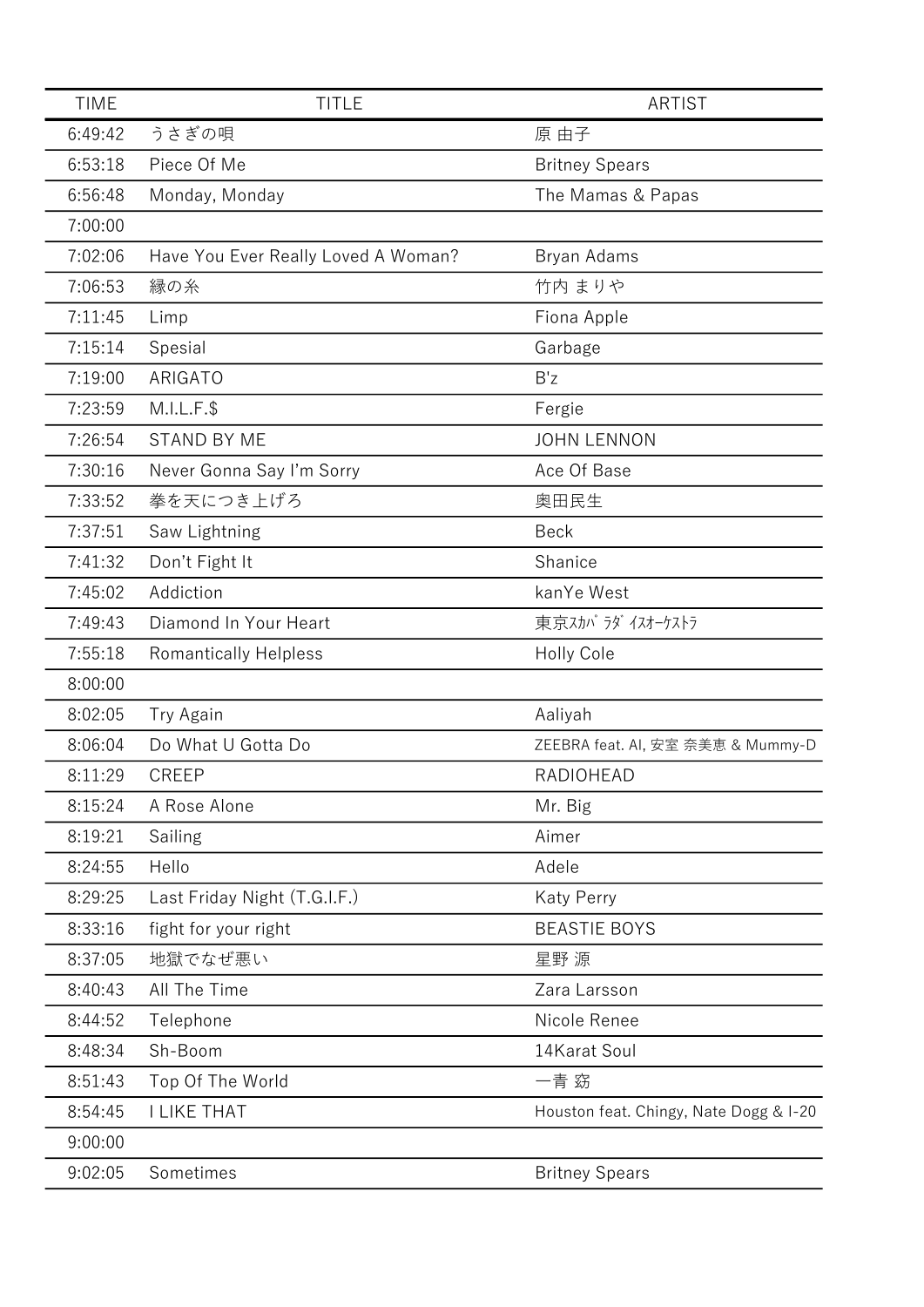| <b>TIME</b> | <b>TITLE</b>                                         | <b>ARTIST</b>                                  |
|-------------|------------------------------------------------------|------------------------------------------------|
| 9:06:06     | 月がきれい                                                | ラヴ ハンド ルズ                                      |
| 9:09:55     | <b>Numbers</b>                                       | G. Love & Special Sauce                        |
| 9:14:18     | slow motion bossa nova                               | celso fonseca e ronaldo bastos                 |
| 9:19:11     | リルハ<br>リルラ                                           | 木村加方                                           |
| 9:23:00     | Now That I Found You                                 | Carly Rae Jepsen                               |
| 9:26:38     | <b>ABC</b>                                           | Jackson 5                                      |
| 9:29:34     | WHEN WILL I BE LOVED                                 | LINDA RONSTADT                                 |
| 9:32:04     | 秘密                                                   | 鶴                                              |
| 9:37:18     | Here's To Never Growing Up                           | Avril Lavigne                                  |
| 9:41:11     | <b>Eternal Flame</b>                                 | <b>ERIC MARTIN</b>                             |
| 9:45:03     | Devil Inside                                         | <b>INXS</b>                                    |
| 9:50:27     | 水色ジェネレーション                                           | 南波 志帆                                          |
| 9:54:44     | Leave (Get Out)                                      | JoJo                                           |
| 12:30:00    |                                                      |                                                |
| 12:33:08    | <b>Sweet Emotion</b>                                 | Aerosmith                                      |
| 12:37:33    | Too Late To Die (Nancy Mix)                          | THE HIGH-LOWS                                  |
| 12:40:44    | Englishman / African in New York with Shieazee Sting |                                                |
| 12:43:57    | 結い                                                   | Cocco                                          |
| 12:47:19    | Suit & Tie                                           | Justin Timberlake feat. Jay Z                  |
| 12:51:46    | 恋文                                                   | <b>CHARA</b>                                   |
| 12:56:39    | Tell Me 'Bout It                                     | Joss Stone                                     |
| 16:00:00    |                                                      |                                                |
| 16:00:14    | <b>LITTLE NUMBERS</b>                                | <b>BOY</b>                                     |
| 16:03:52    | tears                                                | <b>SEKAI NO OWARI</b>                          |
| 16:07:49    | <b>JUSTIFY MY LOVE</b>                               | <b>MADONNA</b>                                 |
| 16:12:43    | <b>TEDDY'S JAM</b>                                   | GUY                                            |
| 16:16:14    | Feelin' So Good                                      | Jennifer Lopez                                 |
| 16:21:37    | You and Me                                           | Free TEMPO feat. ogurusu norihide              |
| 16:26:45    | Always Right Behind You                              | THE ZUTONS                                     |
| 16:31:11    | Never Say Never                                      | The Fray                                       |
| 16:34:48    | 風をみつめて                                               | コブクロ                                           |
| 16:40:21    | Starstruck                                           | Years & Years                                  |
| 16:43:45    | Live Wire                                            | Sheryl Crow feat. Bonnie Raitt & Mavis Staples |
| 16:49:10    | ニュー・マイ・ノーマル                                          | Mrs. GREEN APPLE                               |
| 16:53:12    | cousin dupree                                        | <b>STEELY DAN</b>                              |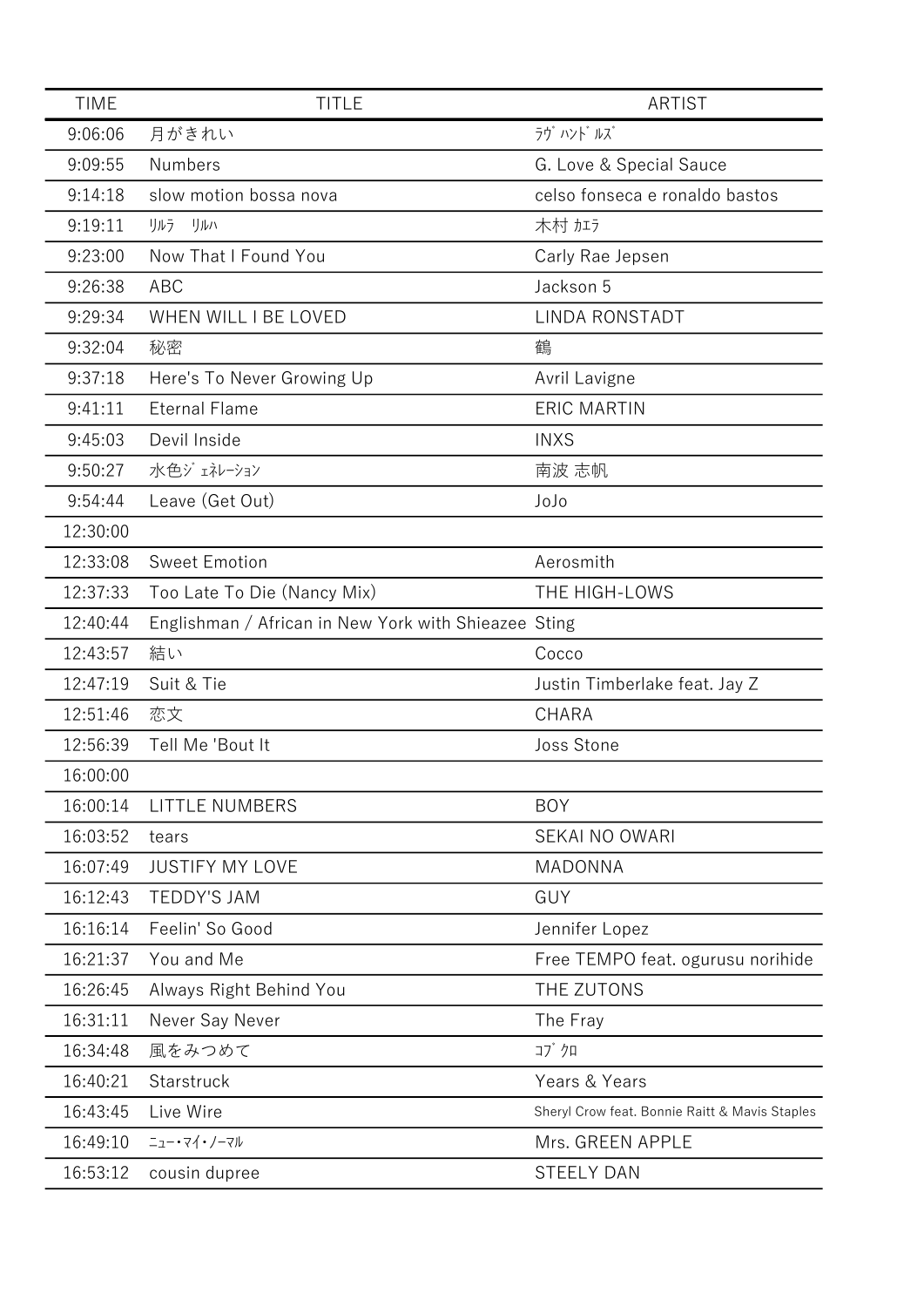| <b>TIME</b> | <b>TITLE</b>                    | <b>ARTIST</b>                       |
|-------------|---------------------------------|-------------------------------------|
| 19:00:14    |                                 |                                     |
| 19:00:14    | Elephants                       | THEM CROOKED VULTURES               |
| 19:07:04    | <b>DECIDED</b>                  | <b>UVERworld</b>                    |
| 19:11:52    | Never Wanted Your Love          | <b>SHE &amp; HIM</b>                |
| 19:15:04    | 喜劇                              | 星野源                                 |
| 19:19:12    | Killing Me Softly With His Song | Roberta Flack                       |
| 19:23:57    | Sukiyaki                        | 4PM                                 |
| 19:26:57    | Come On Over Baby               | Christina Aguilera                  |
| 19:33:01    | Speed Of Sound                  | Coldplay                            |
| 19:37:21    | Fighter                         | KANA-BOON                           |
| 19:41:22    | NEVER DID I STOP LOVING YOU     | <b>ALICE CLARK</b>                  |
| 19:43:54    | You'll Never Know               | Hi Gloss                            |
| 19:49:23    | 夢見る隙間                           | aiko                                |
| 19:53:03    | Promise Ain't Enough            | Daryl Hall & John Oates             |
| 20:30:00    |                                 |                                     |
| 20:30:01    | <b>Heavy Things</b>             | Phish                               |
| 20:33:46    | THE CAPTAIN                     | <b>TRICERATOPS</b>                  |
| 20:38:15    | Polyester Bride                 | Liz Phair                           |
| 20:42:15    | Shape Of You                    | <b>Ed Sheeran</b>                   |
| 20:46:06    | 擬態                              | Mr. Children                        |
| 20:52:02    | TURN YOUR LIGHTS DOWN LOW       | <b>BOB MARLEY &amp; THE WAILERS</b> |
| 20:55:37    | NATURAL WOMAN                   | Mary J. Blige                       |
| 21:00:00    |                                 |                                     |
| 21:00:15    | that day                        | NATALIE IMBRUGLIA                   |
| 21:04:55    | 太陽4号                            | 10-FEET                             |
| 21:10:16    | AMAZING                         | <b>GEORGE MICHAEL</b>               |
| 21:14:36    | Wrapped Up                      | <b>OLLY MURS feat. Travie McCoy</b> |
| 21:17:49    | The end of the world            | 有里 知花                               |
| 21:21:36    | Nothing As It Seems             | Pearl Jam                           |
| 21:27:02    | You'er An Ocean                 | Fastball                            |
| 21:31:10    | <b>Between The Sheets</b>       | The Isley Brothers                  |
| 21:36:44    | Please Don't Go                 | Boys II Men                         |
| 21:41:23    | アカシア                            | レミオロメン                              |
| 21:45:37    | Maria                           | Blondie                             |
| 21:50:30    | ぼくたちの日々                         | スガ シカオ                              |